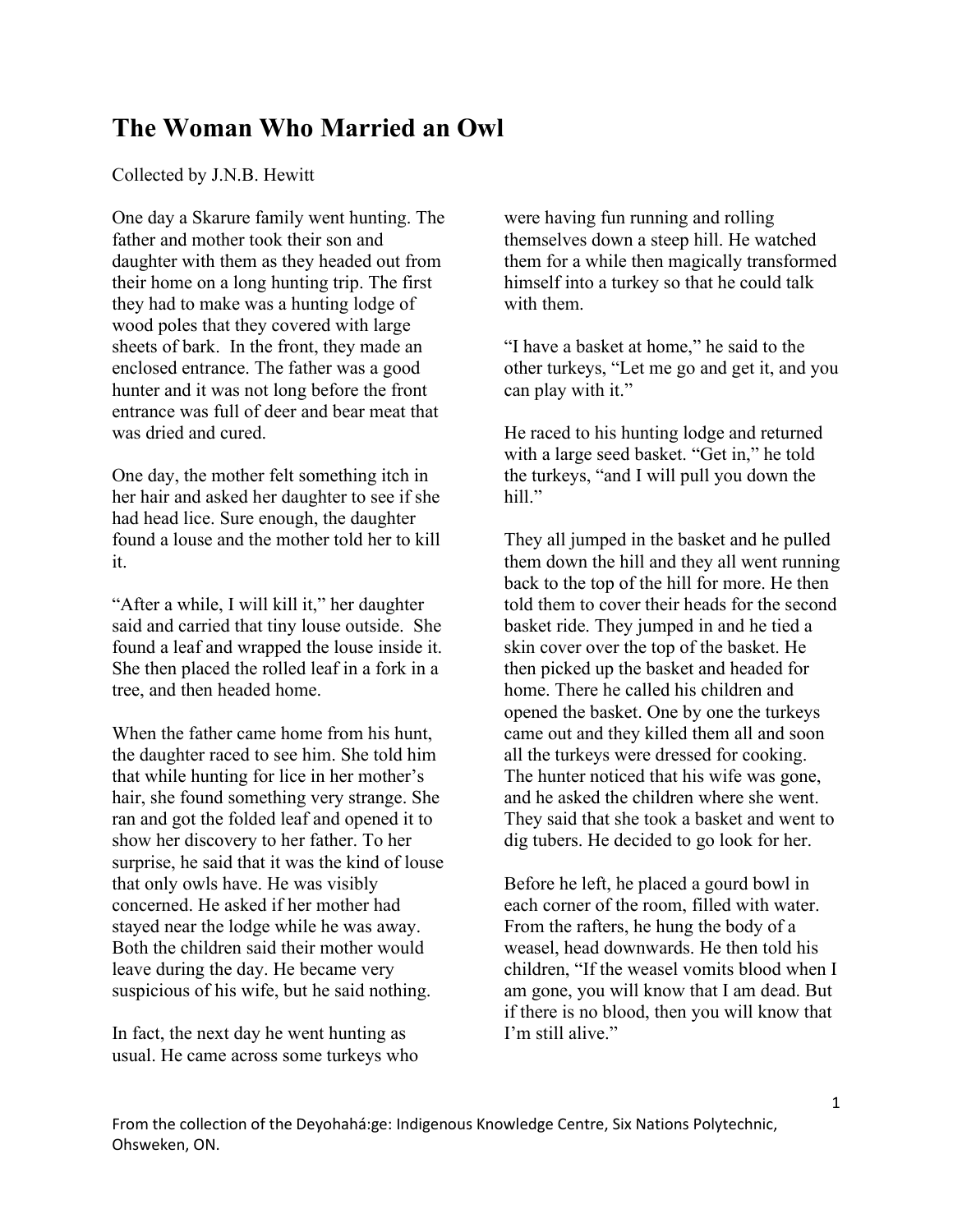He placed all of the meat outside the door to the lodge and locked the door behind him. He told his children, "Now, do not open the door, no matter who or what comes by and tries to get in."

That night, after he was gone in search of his wife, a bear came to the lodge and began to eat the meat stored outside. The bear approached the door to the lodge and called out, "Grand children, open the door. I have returned." The children would not unlock the door.

Soon after, a lynx came by and began to eat the meat as well. After it got full, it went up to the door and said, "My children, open the door for me. I have returned." But the children knew better than to open the door.

Next came a wolf. It too ate its fill of meat. Then it said, "Open the door for me, I am in a hurry to come in." The children would not unbar the door.

Suddenly a Stone Giant, called Thuneyarhe, came by and ate up all of the meat. He tried to knock the door down. The boy told his sister to climb on his back and together they disappeared into the ground, right near the fireplace. Just as they sunk below the surface, the Stone Giant burst his way in. He looked around and shouted, "Where have the humans gone?"

One of the bowls of water began to mutter horse sounds. The Giant struck it with his powerful war club, shouting, "Where have the human beings gone?"

The next gourd bowl made sounds and he smashed that one too. He repeated his demand and the next two gourd bowls gave a similar response. He grew impatient and sat still for a moment. He concentrated on

the floor and used his powers to see through things to try and locate the children. He saw their tracks by the fireplace and he transformed himself down through the same hole they had entered the earth.

The two kids emerged from the ground and rushed up a tree. Just as quick, the Giant burst forth from the earth in the same spot and began to strike the tree, hoping to knock the children to the ground. But they held on tightly and he grew impatient and disgusted. Giving up, he walked away. The children saw their moment to escape, so they climbed to the top of the tree.

It was there that something magical happened. They ascended into another world. They stepped into this other world to find that it was much like the earth, some parts were good, some were not. The new world was inhabited by a nation of owls. They came across a palisaded village. Inside that village, a great council was taking place. Inside that council, they saw their mother.

Much to their surprise, their mother did not respond to them. In fact, she said that they were not her children, saying that she never gave birth to any children. She sent some ruffians to beat her children and send them away. One captured them and placed them in a basket and carried the basket to a tree that hung over a stream. He tied the basket to the top of the tree so that if the children tried to escape, they would fall in the water and drown.

The children stayed in that basket for a night and the next day until a hunter came along and freed them. He took them to his mother's lodge. Along the way, they camped and cooked some venison. The next day, they reached the lodge. It was there that they